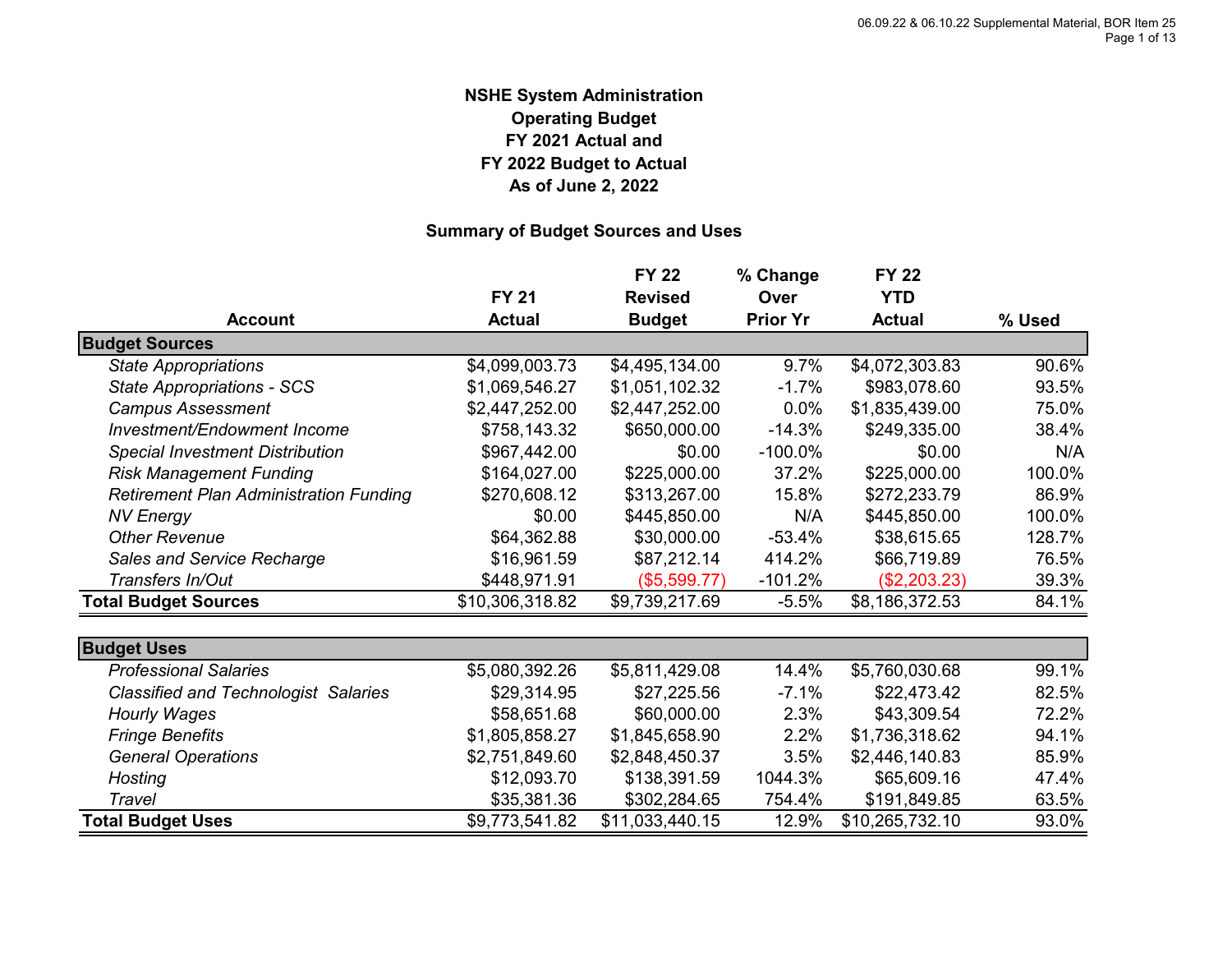|                | <b>FY 22</b>     |                  |
|----------------|------------------|------------------|
| <b>FY 21</b>   | <b>Revised</b>   | <b>YTD</b>       |
| <b>Actual</b>  | <b>Budget</b>    | <b>Actual</b>    |
| \$2,981,177.00 | \$3,513,954.00   | \$3,513,954.00   |
| \$532,777.00   | (\$1,294,222.46) | (\$2,079,359.57) |
| \$3,513,954.00 | \$2,219,731.54   | \$1,434,594.43   |
| \$1,116,298.00 | \$1,116,298.00   | \$1,116,298.00   |
| \$4,630,252.00 | \$3,336,029.54   | \$2,550,892.43   |
|                |                  | <b>FY 22</b>     |

#### **Department Operating Budgets**

| <b>Account</b>                              | <b>FY 21</b><br><b>Actual</b> | <b>FY 22</b><br><b>Revised</b><br><b>Budget</b> | % Change<br>Over<br><b>Prior Yr</b> | <b>FY 22</b><br><b>YTD</b><br><b>Actual</b> | % Used |
|---------------------------------------------|-------------------------------|-------------------------------------------------|-------------------------------------|---------------------------------------------|--------|
|                                             |                               |                                                 |                                     |                                             |        |
| <b>CC0018 Legal Affairs</b>                 | \$1,055,174.26                | \$1,264,736.72                                  | 19.9%                               | \$1,287,738.92                              | 101.8% |
| <b>Professional Salaries</b>                | \$504,043.23                  | \$617,657.20                                    | 22.5%                               | \$704,031.07                                | 114.0% |
| <b>Classified and Technologist Salaries</b> | \$0.00                        | \$0.00                                          | N/A                                 | \$0.00                                      | N/A    |
| Hourly Wages                                | \$624.00                      | \$0.00                                          | $-100.0\%$                          | \$0.00                                      | N/A    |
| <b>Fringe Benefits</b>                      | \$162,854.56                  | \$209,797.19                                    | 28.8%                               | \$206,782.18                                | 98.6%  |
| <b>General Operations</b>                   | \$384,385.73                  | \$421,582.33                                    | 9.7%                                | \$365,368.54                                | 86.7%  |
| Hosting                                     | \$0.00                        | \$200.00                                        | N/A                                 | \$28.24                                     | 14.1%  |
| Travel                                      | \$3,266.74                    | \$15,500.00                                     | 374.5%                              | \$11,528.89                                 | 74.4%  |
| <b>CC0162 Academic and Student Affairs</b>  | \$683,580.90                  | \$734,845.50                                    | 7.5%                                | \$652,308.22                                | 88.8%  |
| <b>Professional Salaries</b>                | \$463,108.40                  | \$472,331.72                                    | 2.0%                                | \$472,229.17                                | 100.0% |
| <b>Classified and Technologist Salaries</b> | \$0.00                        | \$0.00                                          | N/A                                 | \$0.00                                      | N/A    |
| Hourly Wages                                | \$0.00                        | \$0.00                                          | N/A                                 | \$0.00                                      | N/A    |
| <b>Fringe Benefits</b>                      | \$153,885.69                  | \$159,186.78                                    | 3.4%                                | \$157,458.49                                | 98.9%  |
| <b>General Operations</b>                   | \$65,749.43                   | \$77,827.00                                     | 18.4%                               | \$3,759.77                                  | 4.8%   |
| Hosting                                     | \$0.00                        | \$500.00                                        | N/A                                 | \$20.00                                     | 4.0%   |
| Travel                                      | \$837.38                      | \$25,000.00                                     | 2885.5%                             | \$18,840.79                                 | 75.4%  |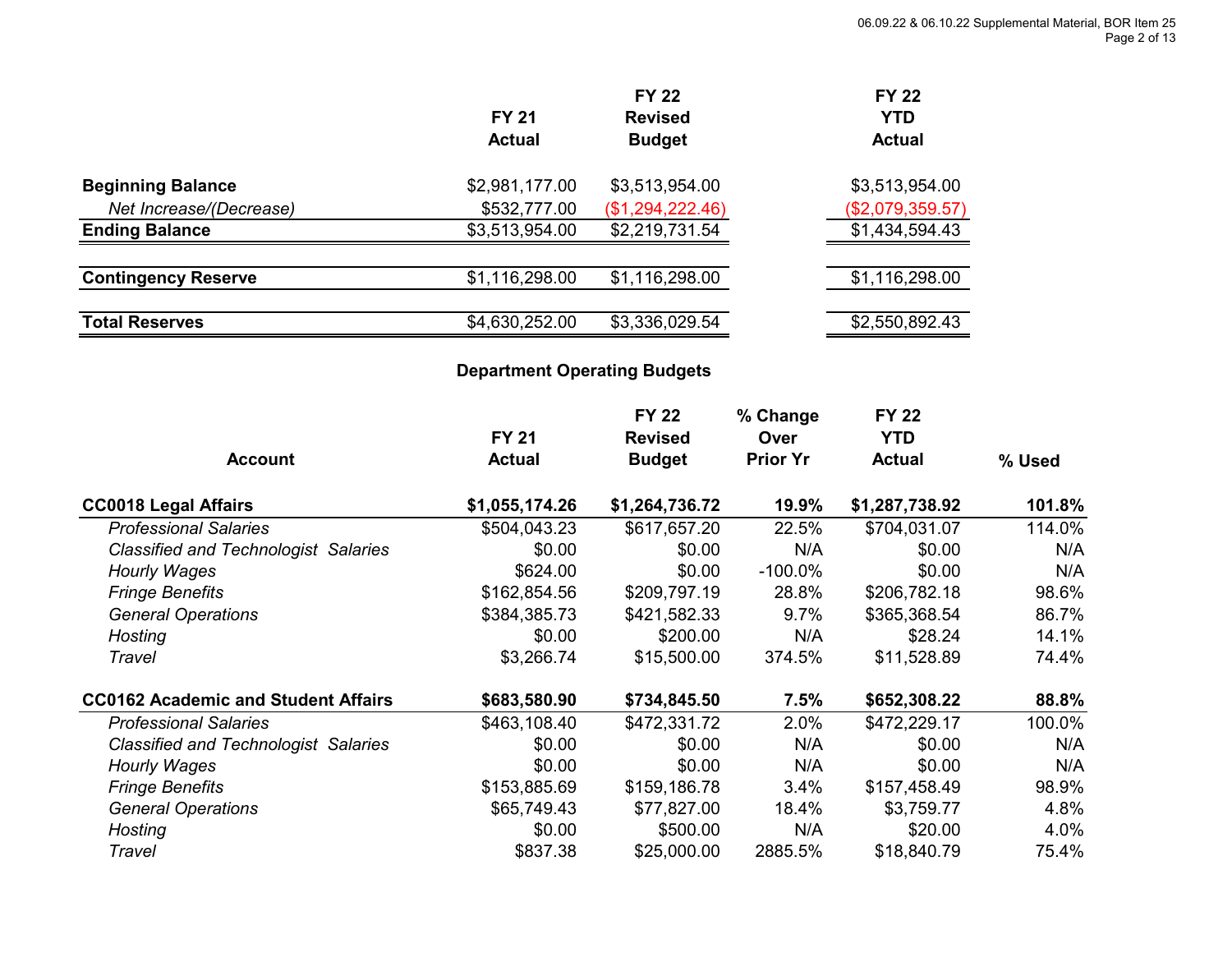| <b>Account</b>                                   | <b>FY 21</b><br><b>Actual</b> | <b>FY 22</b><br><b>Revised</b><br><b>Budget</b> | % Change<br><b>Over</b><br><b>Prior Yr</b> | <b>FY 22</b><br><b>YTD</b><br><b>Actual</b> | % Used |
|--------------------------------------------------|-------------------------------|-------------------------------------------------|--------------------------------------------|---------------------------------------------|--------|
| <b>CC0404 Statewide Longitudinal Data System</b> | \$114,884.00                  | \$114,884.00                                    | 0.0%                                       | \$114,562.92                                | 99.7%  |
| <b>Professional Salaries</b>                     | \$83,937.85                   | \$85,233.00                                     | 1.5%                                       | \$85,232.88                                 | 100.0% |
| <b>Classified and Technologist Salaries</b>      | \$0.00                        | \$0.00                                          | N/A                                        | \$0.00                                      | N/A    |
| <b>Hourly Wages</b>                              | \$0.00                        | \$0.00                                          | N/A                                        | \$0.00                                      | N/A    |
| <b>Fringe Benefits</b>                           | \$30,039.13                   | \$28,741.00                                     | $-4.3%$                                    | \$28,423.02                                 | 98.9%  |
| <b>General Operations</b>                        | \$907.02                      | \$910.00                                        | 0.3%                                       | \$907.02                                    | 99.7%  |
| Hosting                                          | \$0.00                        | \$0.00                                          | N/A                                        | \$0.00                                      | N/A    |
| Travel                                           | \$0.00                        | \$0.00                                          | N/A                                        | \$0.00                                      | N/A    |
| <b>CC0548 Finance Department</b>                 | \$1,537,244.01                | \$2,016,335.17                                  | 31.2%                                      | \$1,876,355.43                              | 93.1%  |
| <b>Professional Salaries</b>                     | \$700,776.36                  | \$946,503.35                                    | 35.1%                                      | \$847,317.05                                | 89.5%  |
| <b>Classified and Technologist Salaries</b>      | \$0.00                        | \$0.00                                          | N/A                                        | \$0.00                                      | N/A    |
| Hourly Wages                                     | \$0.00                        | \$0.00                                          | N/A                                        | \$0.00                                      | N/A    |
| <b>Fringe Benefits</b>                           | \$247,307.72                  | \$318,062.82                                    | 28.6%                                      | \$278,022.52                                | 87.4%  |
| <b>General Operations</b>                        | \$587,659.13                  | \$736,269.00                                    | 25.3%                                      | \$737,118.13                                | 100.1% |
| <b>Hosting</b>                                   | \$0.00                        | \$500.00                                        | N/A                                        | \$207.84                                    | 41.6%  |
| Travel                                           | \$1,500.80                    | \$15,000.00                                     | 899.5%                                     | \$13,689.89                                 | 91.3%  |
| <b>CC1057 Risk Management</b>                    | \$164,027.37                  | \$317,151.85                                    | 93.4%                                      | \$228,128.92                                | 71.9%  |
| <b>Professional Salaries</b>                     | \$98,818.36                   | \$106,232.00                                    | 7.5%                                       | \$111,966.73                                | 105.4% |
| <b>Classified and Technologist Salaries</b>      | \$0.00                        | \$0.00                                          | N/A                                        | \$0.00                                      | N/A    |
| Hourly Wages                                     | \$0.00                        | \$0.00                                          | N/A                                        | \$0.00                                      | N/A    |
| <b>Fringe Benefits</b>                           | \$35,298.75                   | \$37,307.00                                     | 5.7%                                       | \$35,778.46                                 | 95.9%  |
| <b>General Operations</b>                        | \$29,910.26                   | \$172,612.85                                    | 477.1%                                     | \$80,383.73                                 | 46.6%  |
| Hosting                                          | \$0.00                        | \$0.00                                          | N/A                                        | \$0.00                                      | N/A    |
| Travel                                           | \$0.00                        | \$1,000.00                                      | N/A                                        | \$0.00                                      | 0.0%   |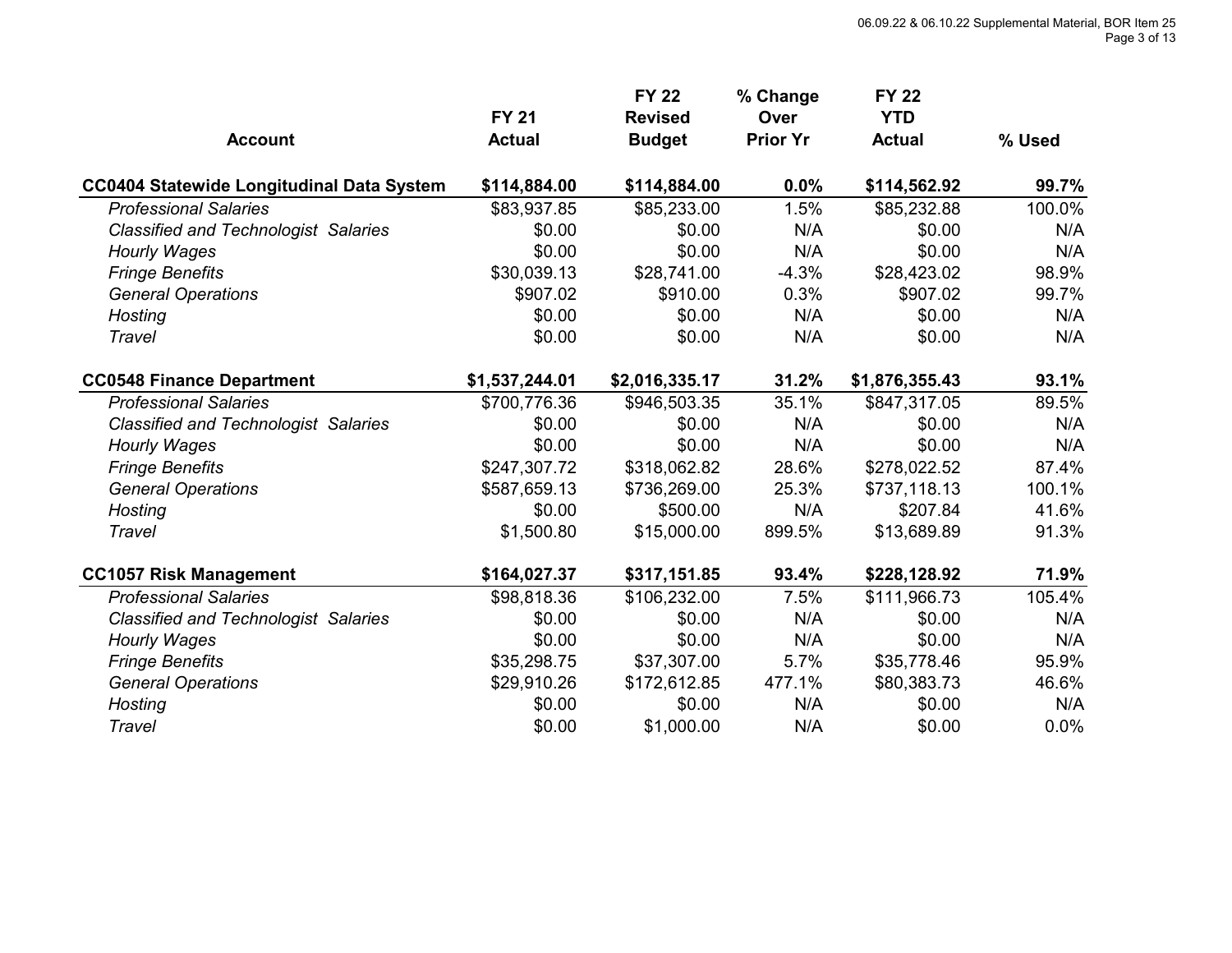| <b>Account</b>                              | <b>FY 21</b><br><b>Actual</b> | <b>FY 22</b><br><b>Revised</b><br><b>Budget</b> | % Change<br>Over<br><b>Prior Yr</b> | <b>FY 22</b><br><b>YTD</b><br><b>Actual</b> | % Used |
|---------------------------------------------|-------------------------------|-------------------------------------------------|-------------------------------------|---------------------------------------------|--------|
| <b>CC1406 Chancellors Office</b>            | \$130,474.36                  | \$191,718.47                                    | 46.9%                               | \$183,253.95                                | 95.6%  |
| <b>Professional Salaries</b>                | \$0.00                        | \$0.00                                          | N/A                                 | \$0.00                                      | N/A    |
| <b>Classified and Technologist Salaries</b> | \$0.00                        | \$0.00                                          | N/A                                 | \$0.00                                      | N/A    |
| <b>Hourly Wages</b>                         | \$25,506.78                   | \$30,000.00                                     | 17.6%                               | \$22,377.54                                 | 74.6%  |
| <b>Fringe Benefits</b>                      | \$2,784.80                    | \$55,097.64                                     | 1878.5%                             | \$57,931.17                                 | 105.1% |
| <b>General Operations</b>                   | \$102,096.83                  | \$103,520.83                                    | 1.4%                                | \$102,571.27                                | 99.1%  |
| Hosting                                     | \$63.72                       | \$3,000.00                                      | 4608.1%                             | \$327.46                                    | 10.9%  |
| Travel                                      | \$22.23                       | \$100.00                                        | 349.8%                              | \$46.51                                     | 46.5%  |
| <b>CC1625 Board of Regents</b>              | \$1,018,220.18                | \$711,498.05                                    | $-30.1%$                            | \$628,627.19                                | 88.4%  |
| <b>Professional Salaries</b>                | \$390,801.29                  | \$270,624.48                                    | $-30.8%$                            | \$270,596.17                                | 100.0% |
| <b>Classified and Technologist Salaries</b> | \$0.00                        | \$0.00                                          | N/A                                 | \$0.00                                      | N/A    |
| <b>Hourly Wages</b>                         | \$0.00                        | \$0.00                                          | N/A                                 | \$0.00                                      | N/A    |
| <b>Fringe Benefits</b>                      | \$136,624.53                  | \$91,284.20                                     | $-33.2%$                            | \$90,248.28                                 | 98.9%  |
| <b>General Operations</b>                   | \$466,777.01                  | \$83,813.36                                     | $-82.0%$                            | \$129,847.91                                | 154.9% |
| Hosting                                     | \$9,030.91                    | \$118,600.71                                    | 1213.3%                             | \$52,005.75                                 | 43.8%  |
| Travel                                      | \$14,986.44                   | \$147,175.30                                    | 882.1%                              | \$85,929.08                                 | 58.4%  |
| <b>CC2215 System Computing Services</b>     | \$1,069,546.27                | \$1,051,102.32                                  | $-1.7%$                             | \$983,078.60                                | 93.5%  |
| <b>Professional Salaries</b>                | \$420,186.62                  | \$451,157.77                                    | 7.4%                                | \$451,148.67                                | 100.0% |
| <b>Classified and Technologist Salaries</b> | \$0.00                        | \$0.00                                          | N/A                                 | \$0.00                                      | N/A    |
| <b>Hourly Wages</b>                         | \$0.00                        | \$0.00                                          | N/A                                 | \$0.00                                      | N/A    |
| <b>Fringe Benefits</b>                      | \$138,556.63                  | \$151,588.50                                    | 9.4%                                | \$150,470.60                                | 99.3%  |
| <b>General Operations</b>                   | \$510,803.02                  | \$447,669.40                                    | $-12.4%$                            | \$380,772.68                                | 85.1%  |
| <b>Hosting</b>                              | \$0.00                        | \$0.00                                          | N/A                                 | \$0.00                                      | N/A    |
| Travel                                      | \$0.00                        | \$686.65                                        | N/A                                 | \$686.65                                    | 100.0% |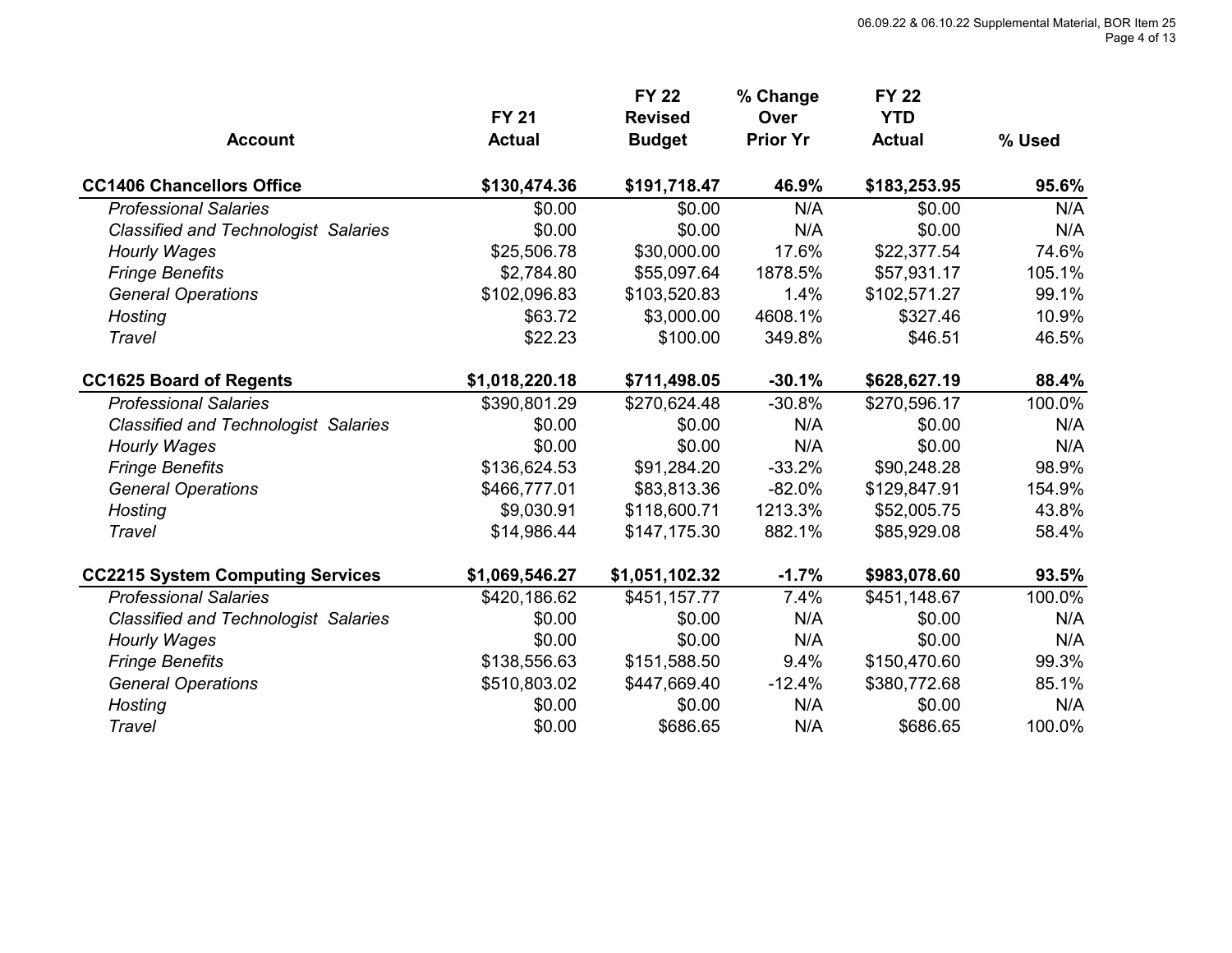|                                             | <b>FY 21</b>  | <b>FY 22</b><br><b>Revised</b> | % Change<br>Over | <b>FY 22</b><br><b>YTD</b> |        |
|---------------------------------------------|---------------|--------------------------------|------------------|----------------------------|--------|
| <b>Account</b>                              | <b>Actual</b> | <b>Budget</b>                  | <b>Prior Yr</b>  | <b>Actual</b>              | % Used |
| <b>CC2315 VC Community Colleges</b>         | \$570,022.10  | \$560,054.90                   | $-1.7%$          | \$542,021.22               | 96.8%  |
| <b>Professional Salaries</b>                | \$419,466.39  | \$374,769.50                   | $-10.7%$         | \$369,031.60               | 98.5%  |
| <b>Classified and Technologist Salaries</b> | \$0.00        | \$0.00                         | N/A              | \$0.00                     | N/A    |
| <b>Hourly Wages</b>                         | \$0.00        | \$0.00                         | N/A              | \$0.00                     | N/A    |
| <b>Fringe Benefits</b>                      | \$144,095.44  | \$126,157.55                   | $-12.4%$         | \$123,060.93               | 97.5%  |
| <b>General Operations</b>                   | \$4,185.98    | \$43,678.15                    | 943.4%           | \$34,478.99                | 78.9%  |
| Hosting                                     | \$215.05      | \$0.00                         | $-100.0\%$       | \$0.00                     | N/A    |
| Travel                                      | \$2,059.24    | \$15,449.70                    | 650.3%           | \$15,449.70                | 100.0% |
| <b>CC2316 Internal Audit</b>                | \$961,565.51  | \$991,298.72                   | 3.1%             | \$980,000.38               | 98.9%  |
| <b>Professional Salaries</b>                | \$708,689.17  | \$725,961.43                   | 2.4%             | \$725,215.98               | 99.9%  |
| <b>Classified and Technologist Salaries</b> | \$0.00        | \$0.00                         | N/A              | \$0.00                     | N/A    |
| <b>Hourly Wages</b>                         | \$0.00        | \$0.00                         | N/A              | \$0.00                     | N/A    |
| <b>Fringe Benefits</b>                      | \$245,121.29  | \$243,337.29                   | $-0.7%$          | \$241,841.54               | 99.4%  |
| <b>General Operations</b>                   | \$7,755.05    | \$10,000.00                    | 28.9%            | \$8,605.22                 | 86.1%  |
| Hosting                                     | \$0.00        | \$0.00                         | N/A              | \$0.00                     | N/A    |
| Travel                                      | \$0.00        | \$12,000.00                    | N/A              | \$4,337.64                 | 36.1%  |
| <b>CC2317 Human Resources</b>               | \$139,081.20  | \$171,882.53                   | 23.6%            | \$156,841.43               | 91.2%  |
| <b>Professional Salaries</b>                | \$93,757.89   | \$109,554.28                   | 16.8%            | \$99,770.39                | 91.1%  |
| <b>Classified and Technologist Salaries</b> | \$0.00        | \$0.00                         | N/A              | \$0.00                     | N/A    |
| <b>Hourly Wages</b>                         | \$0.00        | \$0.00                         | N/A              | \$0.00                     | N/A    |
| <b>Fringe Benefits</b>                      | \$33,494.42   | \$37,357.88                    | 11.5%            | \$33,267.97                | 89.1%  |
| <b>General Operations</b>                   | \$11,828.89   | \$22,770.37                    | 92.5%            | \$23,482.20                | 103.1% |
| <b>Hosting</b>                              | \$0.00        | \$0.00                         | N/A              | \$0.00                     | N/A    |
| Travel                                      | \$0.00        | \$2,200.00                     | N/A              | \$320.87                   | 14.6%  |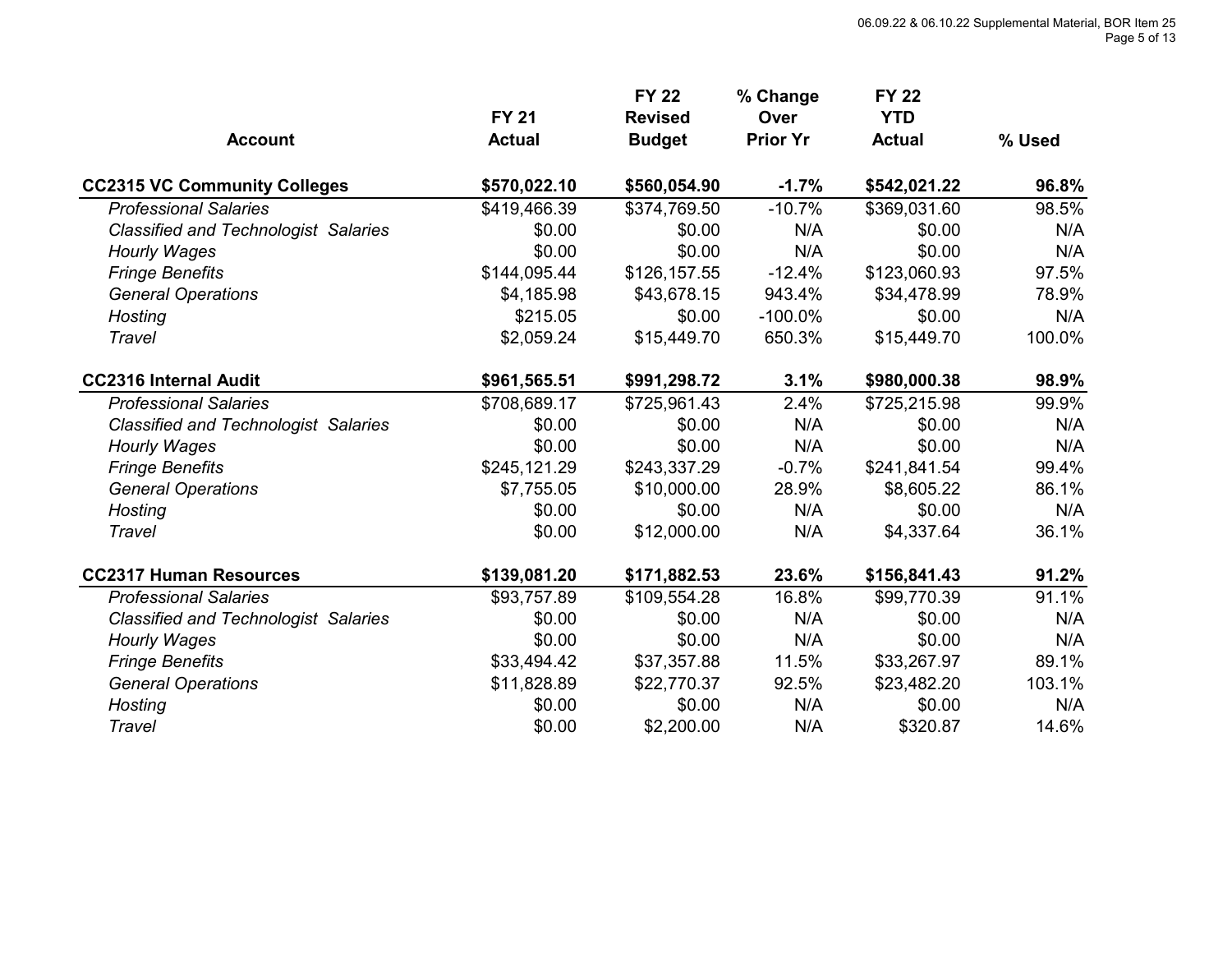|                                                  |                | <b>FY 22</b>   | % Change        | <b>FY 22</b>   |        |  |
|--------------------------------------------------|----------------|----------------|-----------------|----------------|--------|--|
|                                                  | <b>FY 21</b>   | <b>Revised</b> | Over            | <b>YTD</b>     |        |  |
| <b>Account</b>                                   | <b>Actual</b>  | <b>Budget</b>  | <b>Prior Yr</b> | <b>Actual</b>  | % Used |  |
| <b>CC2318 Government &amp; Community Affairs</b> | \$304,602.03   | \$565,405.00   | 85.6%           | \$521,647.15   | 92.3%  |  |
| <b>Professional Salaries</b>                     | \$149,228.38   | \$304,409.00   | 104.0%          | \$289,041.86   | 95.0%  |  |
| <b>Classified and Technologist Salaries</b>      | \$0.00         | \$0.00         | N/A             | \$0.00         | N/A    |  |
| <b>Hourly Wages</b>                              | \$3,450.00     | \$0.00         | $-100.0\%$      | \$0.00         | N/A    |  |
| <b>Fringe Benefits</b>                           | \$52,199.46    | \$103,646.00   | 98.6%           | \$96,273.14    | 92.9%  |  |
| <b>General Operations</b>                        | \$96,356.30    | \$136,350.00   | 41.5%           | \$120,662.64   | 88.5%  |  |
| <b>Hosting</b>                                   | \$114.82       | \$1,290.88     | 1024.3%         | \$1,290.88     | 100.0% |  |
| Travel                                           | \$3,253.07     | \$19,709.12    | 505.9%          | \$14,378.63    | 73.0%  |  |
| <b>CC2319 Retirement Plan Administration</b>     | \$270,608.12   | \$313,267.00   | 15.8%           | \$272,233.79   | 86.9%  |  |
| <b>Professional Salaries</b>                     | \$114,934.93   | \$120,382.93   | 4.7%            | \$125,515.12   | 104.3% |  |
| <b>Classified and Technologist Salaries</b>      | \$0.00         | \$0.00         | N/A             | \$0.00         | N/A    |  |
| <b>Hourly Wages</b>                              | \$0.00         | \$0.00         | N/A             | \$0.00         | N/A    |  |
| <b>Fringe Benefits</b>                           | \$40,926.69    | \$40,620.19    | $-0.7%$         | \$40,298.81    | 99.2%  |  |
| <b>General Operations</b>                        | \$114,746.50   | \$140,000.00   | 22.0%           | \$106,419.86   | 76.0%  |  |
| Hosting                                          | \$0.00         | \$1,300.00     | N/A             | \$0.00         | 0.0%   |  |
| <b>Travel</b>                                    | \$0.00         | \$10,963.88    | N/A             | \$0.00         | 0.0%   |  |
| <b>CC2323 System Administration</b>              | \$1,754,511.51 | \$2,029,259.92 | 15.7%           | \$1,838,933.98 | 90.6%  |  |
| <b>Professional Salaries</b>                     | \$932,643.39   | \$1,226,612.42 | 31.5%           | \$1,208,933.99 | 98.6%  |  |
| <b>Classified and Technologist Salaries</b>      | \$29,314.95    | \$27,225.56    | $-7.1%$         | \$22,473.42    | 82.5%  |  |
| <b>Hourly Wages</b>                              | \$29,070.90    | \$30,000.00    | 3.2%            | \$20,932.00    | 69.8%  |  |
| <b>Fringe Benefits</b>                           | \$382,669.16   | \$243,474.86   | $-36.4%$        | \$196,461.51   | 80.7%  |  |
| <b>General Operations</b>                        | \$368,688.45   | \$451,447.08   | 22.4%           | \$351,762.87   | 77.9%  |  |
| <b>Hosting</b>                                   | \$2,669.20     | \$13,000.00    | 387.0%          | \$11,728.99    | 90.2%  |  |
| Travel                                           | \$9,455.46     | \$37,500.00    | 296.6%          | \$26,641.20    | 71.0%  |  |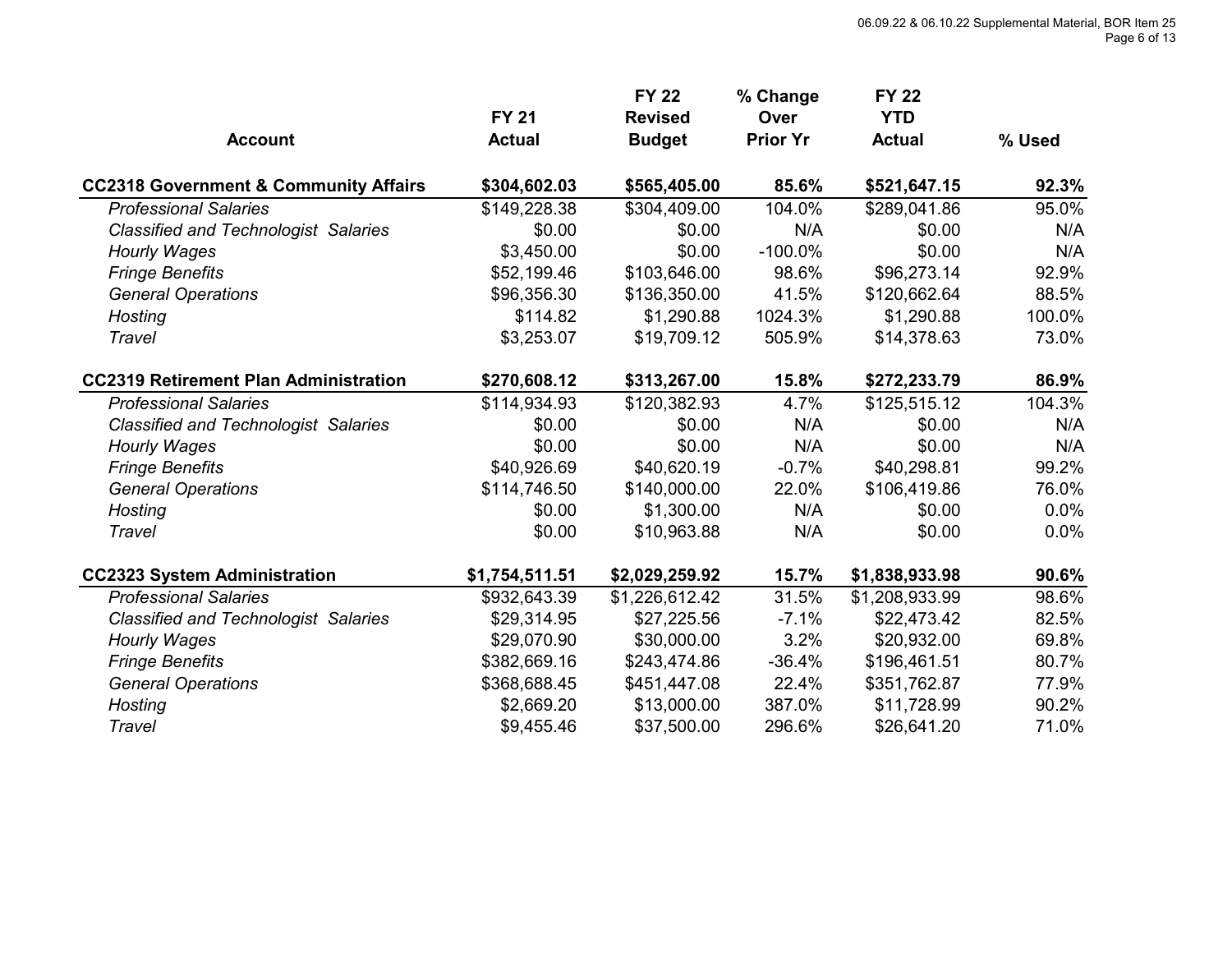## **Nevada System of Higher Education**

## **FY 2022 System Administration Budget Update**

**Board of Regents June 9 - 10, 2022**

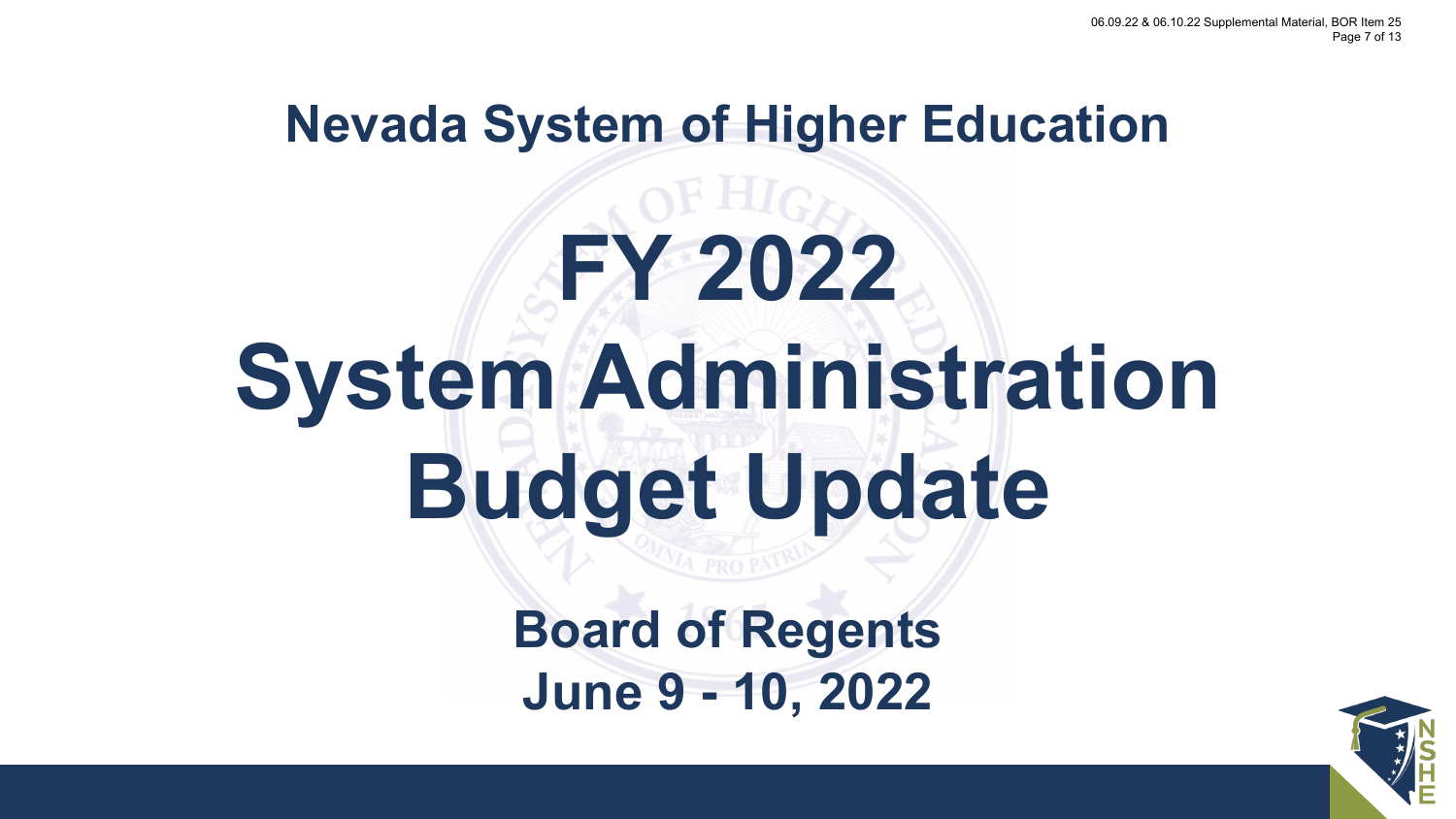#### **Today's Presentation**

- **Budget Changes Since 4/22 Board Meeting**
- **Projected Cash Balance and Reserves**
- **Changes in Net Funding by Quarter**
- **What's Next**

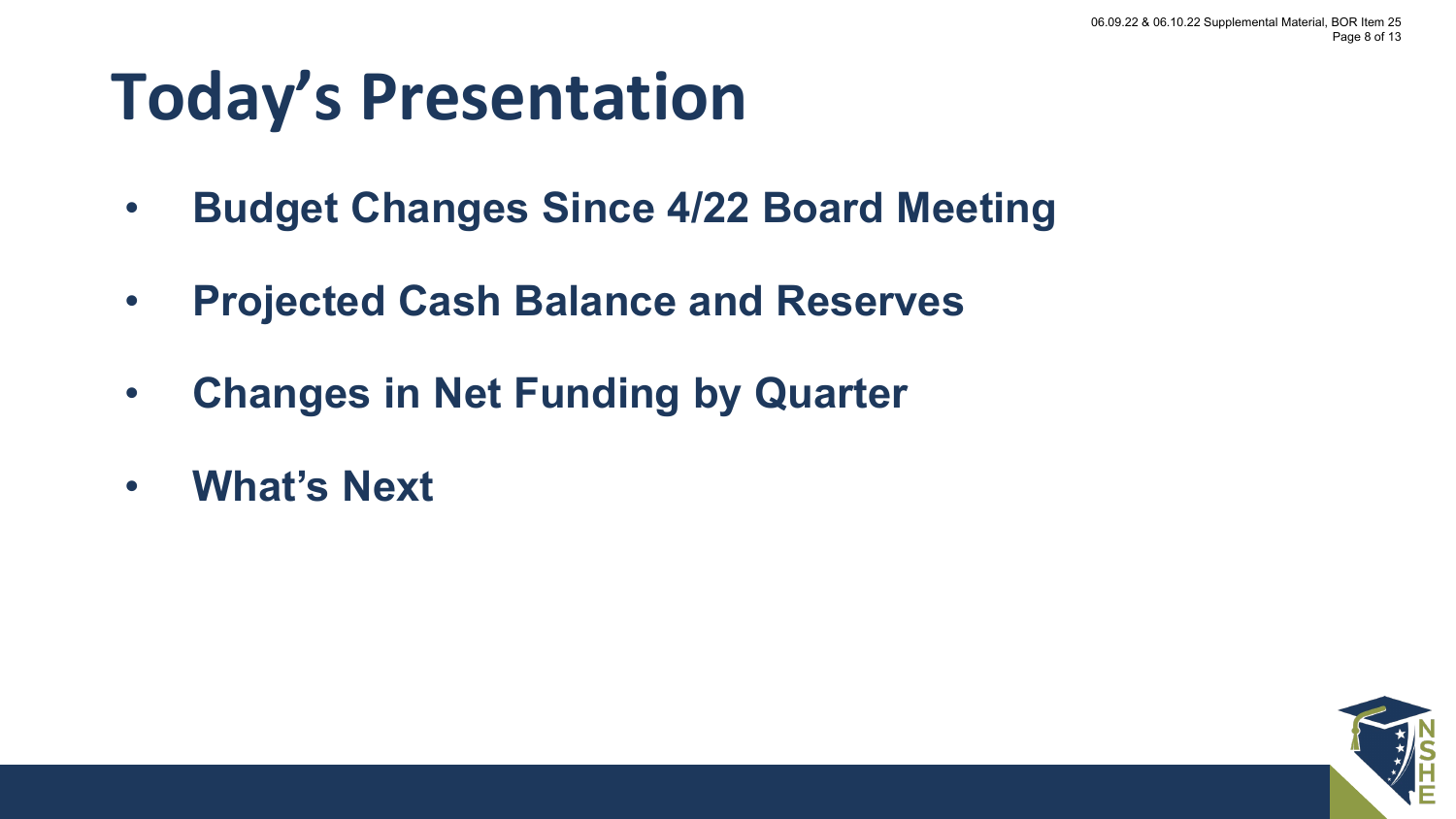### **Changes in System Budget Since 4/22**

| <b>Budget Deficit April 22nd</b>    | (\$1,398,890) |
|-------------------------------------|---------------|
| Employee Payouts after April 22nd   | $(\$710,000)$ |
| <b>Budget Deficit with Payouts</b>  | (\$2,108,890) |
| <b>Savings Due to Hiring Freeze</b> | \$450,000     |
| <b>Operating Reductions</b>         | \$346,668     |
| <b>Travel / Hosting Reductions</b>  | \$18,000      |
| <b>Total Budget Savings</b>         | \$814,668     |
| <b>Deficit After Savings</b>        | (\$1,294,222) |

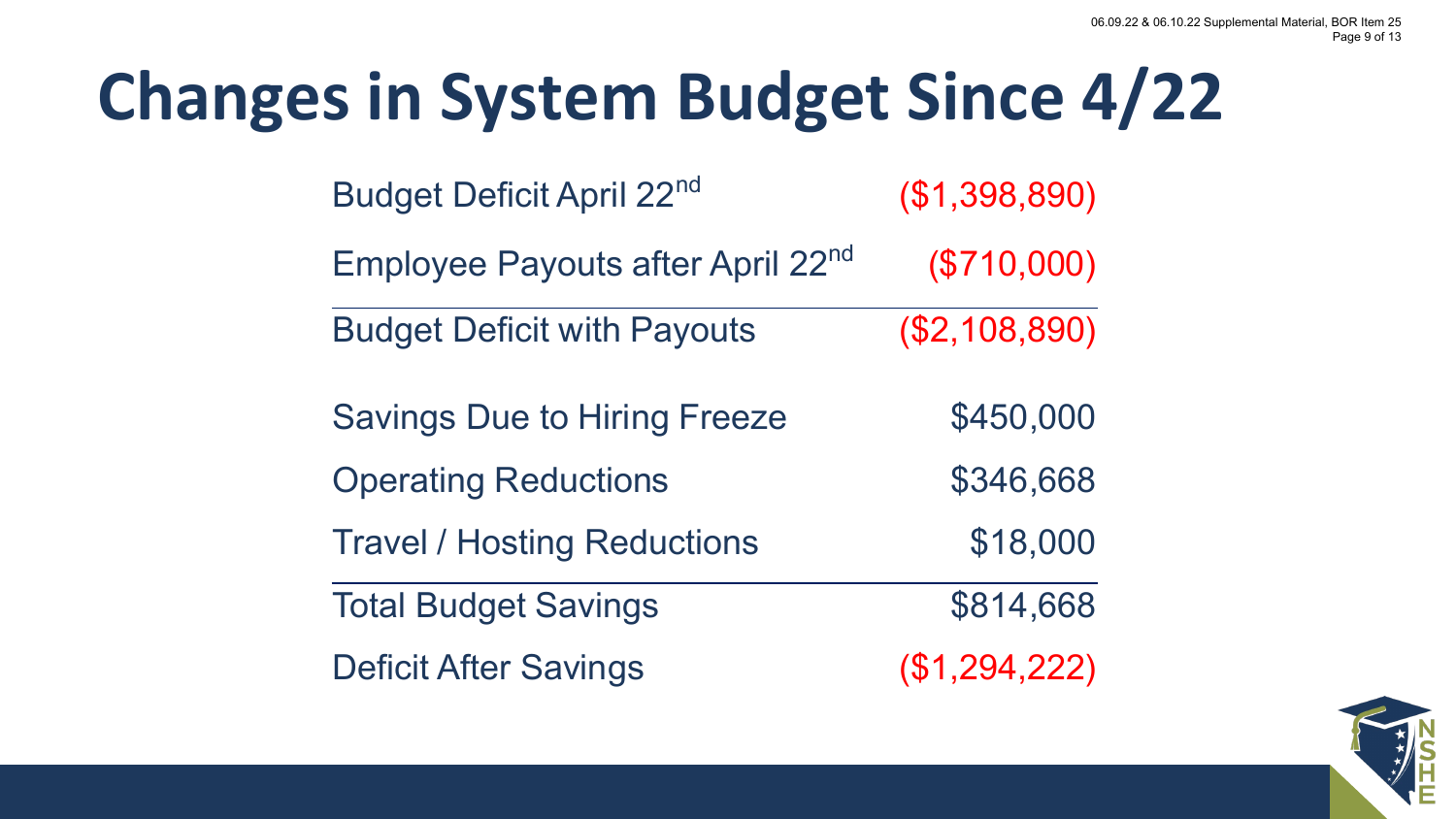### **Cash Balance and Reserves**

|                                 | <b>FY 21</b><br><b>Actual</b> | <b>FY 22</b><br><b>Projected</b> |
|---------------------------------|-------------------------------|----------------------------------|
| <b>Self-Supporting Accounts</b> |                               |                                  |
| <b>Beginning Balance</b>        | \$2,981,177                   | \$3,513,954                      |
| Net Increase/Decrease in Funds  | \$532,777                     | (\$1,294,222)                    |
| <b>Ending Balance</b>           | \$3,513,954                   | \$2,219,731                      |
| <b>Contingency Reserve</b>      | \$1,116,298                   | \$1,116,298                      |
| <b>Total Reserves</b>           | \$4,630,252                   | \$3,336,029                      |

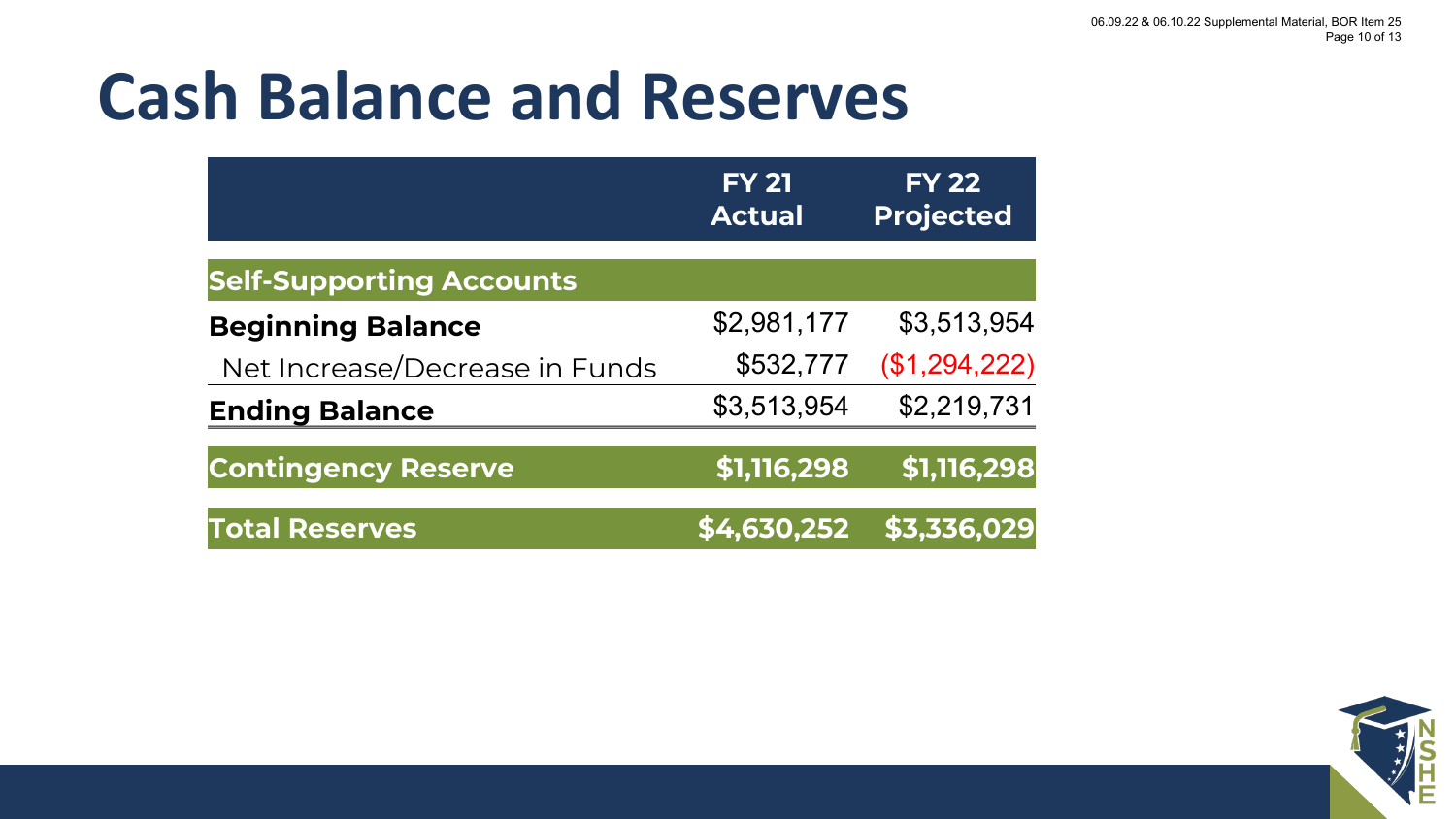### **Changes in Net Funding by Quarter**

|                                        | <b>FY 22</b><br><b>Budget</b><br><b>Q1</b> | <b>FY 22</b><br><b>Budget</b><br>Q <sub>2</sub> | <b>FY 22</b><br><b>Budget</b><br><b>Q3</b>                  | <b>FY 22</b><br><b>Projected</b><br>6/2/2022 |
|----------------------------------------|--------------------------------------------|-------------------------------------------------|-------------------------------------------------------------|----------------------------------------------|
| <b>Total Sources</b>                   | \$8,958,831                                | \$9,127,356                                     | \$9,409,708                                                 | \$9,425,950                                  |
| <b>Total Uses</b>                      |                                            |                                                 | (\$10,562,351) (\$11,093,376) (\$10,808,598) (\$10,720,173) |                                              |
| <b>Net</b><br><b>Increase/Decrease</b> |                                            |                                                 | $($1,603,520)$ $($1,966,020)$ $($1,398,890)$ $($1,294,223)$ |                                              |

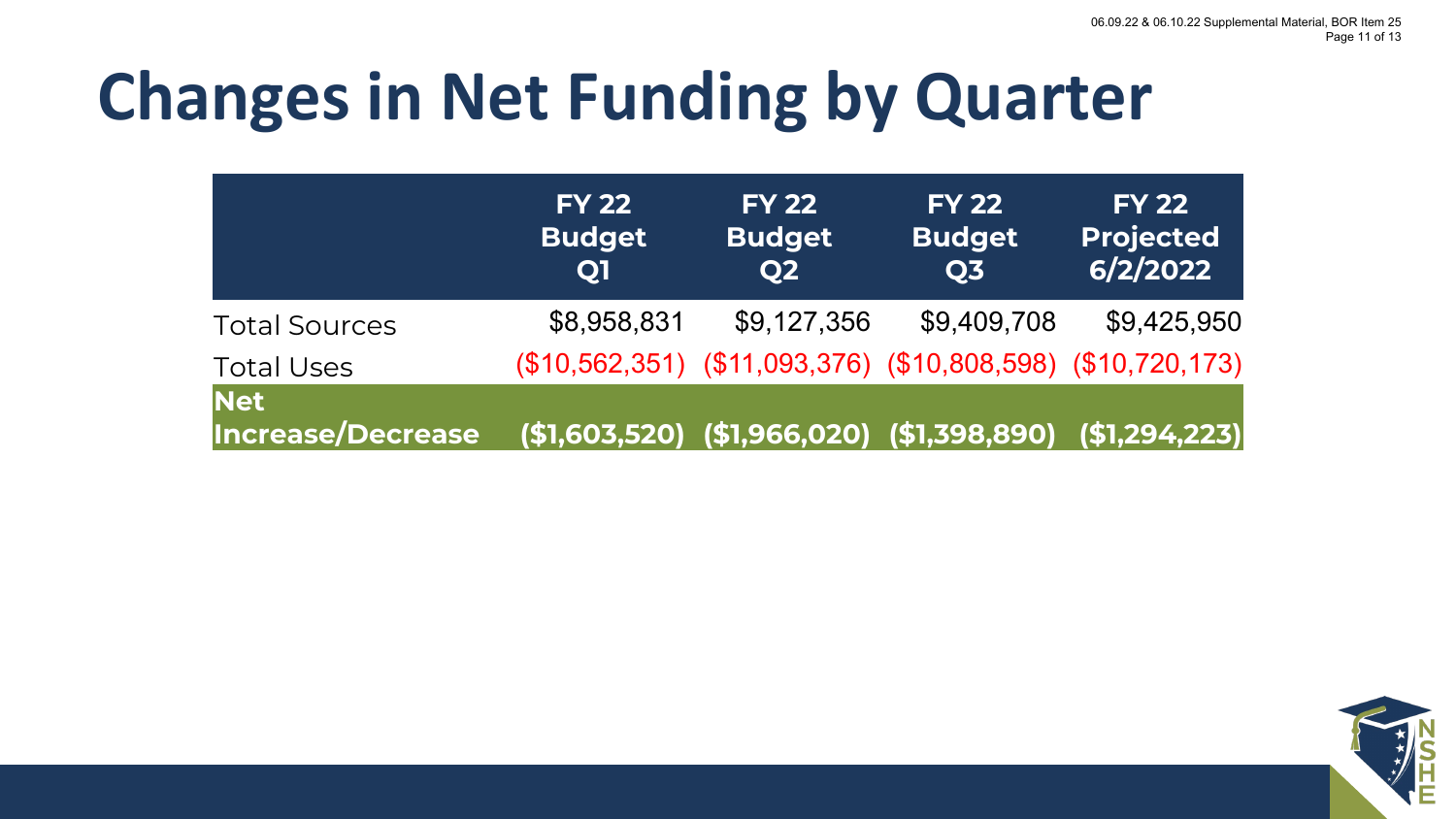### **What's Next?**

- Continue hiring freeze
- Continue to review areas for reduction
- Develop a sustainable FY 23 operating budget